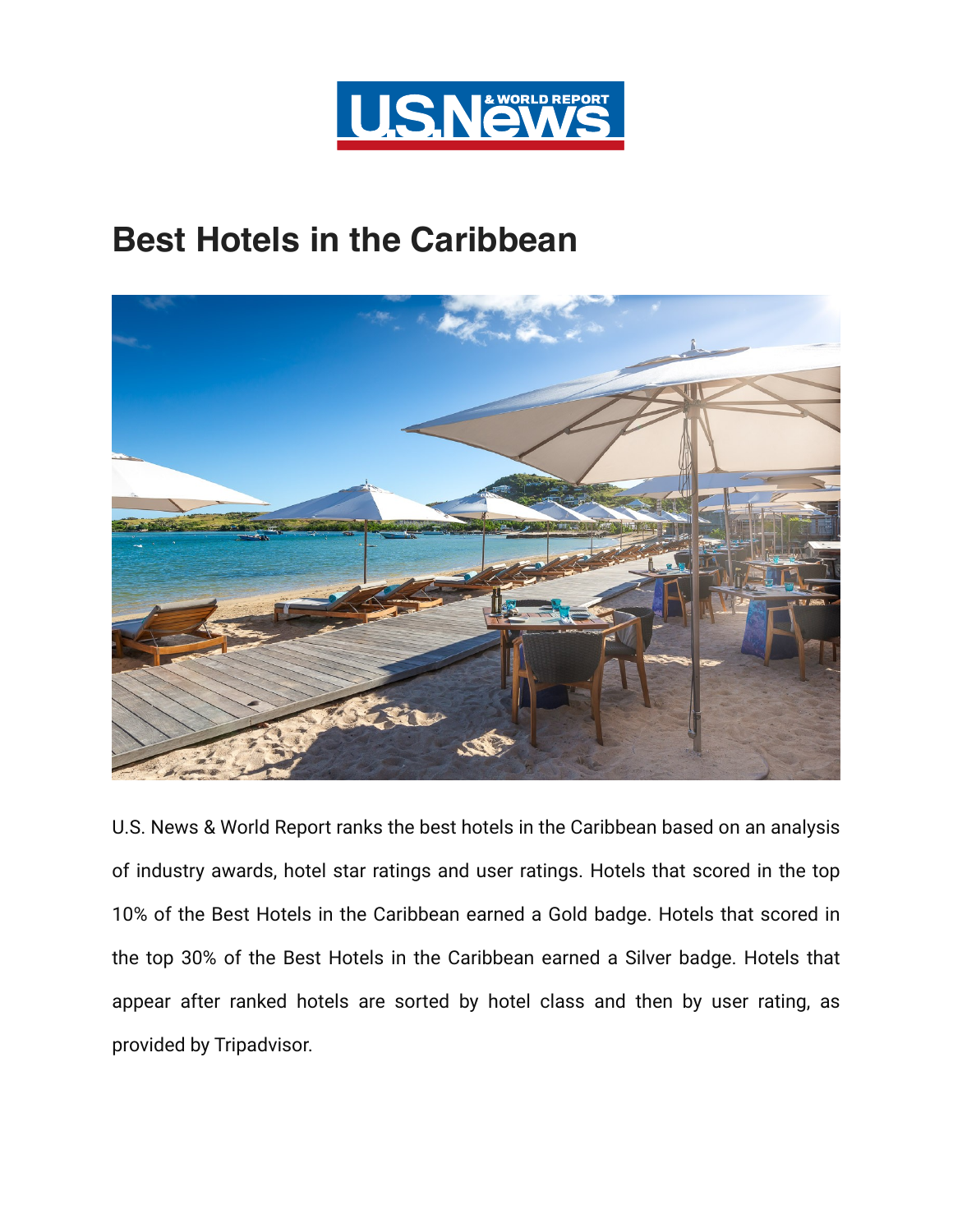### **Le Barthélemy Hotel & Spa**

Grand Cul-de-Sac

#13 in Best Hotels in the Caribbean

#### Luxury beachfront hotel with impressive amenities and excellent service

#### $\blacktriangleright$  Room rates are expensive

The first newly built hotel on [St. Barts](https://travel.usnews.com/St_Barts/) in 20 years, Le Barthélemy Hotel & Spa started welcoming guests in 2016 and reopened fully in October 2018 after repairing damage caused by Hurricane Irma. The luxury resort is perched directly on the beach, overlooking the turquoise waters of the Caribbean Sea. Le Barthélemy's rooms and suites feature garden, lake or ocean views and are decorated in neutral hues of tan and white with pops of green and blue or pink. The property is home to a fitness center and a spa with traditional services and amenities, plus a blow-dry bar, a nail salon and yoga classes. When it comes to dining, travelers can indulge in French-Caribbean fusion cuisine and take in the views at the alfresco Aux Amis and Aux Amis Plage. Visitors also have the option of booking half- or full-board meal plans with their rooms during the summer months. Meanwhile, those looking to enjoy drinks can head to the rooftop bar (live music is available on Friday and Saturday nights). Overall, previous travelers were blown away by the hotel's understated elegance, impressive service and inviting atmosphere. Thanks to its [Small Luxury Hotels of the World](https://travel.usnews.com/Hotels/b-Small_Luxury_Hotels_of_the_World/)  ties, [INVITED](https://travel.usnews.com/rankings/travel-rewards/hotel-rewards/invited/) rewards program members can cash in accrued reward night vouchers for stays here.